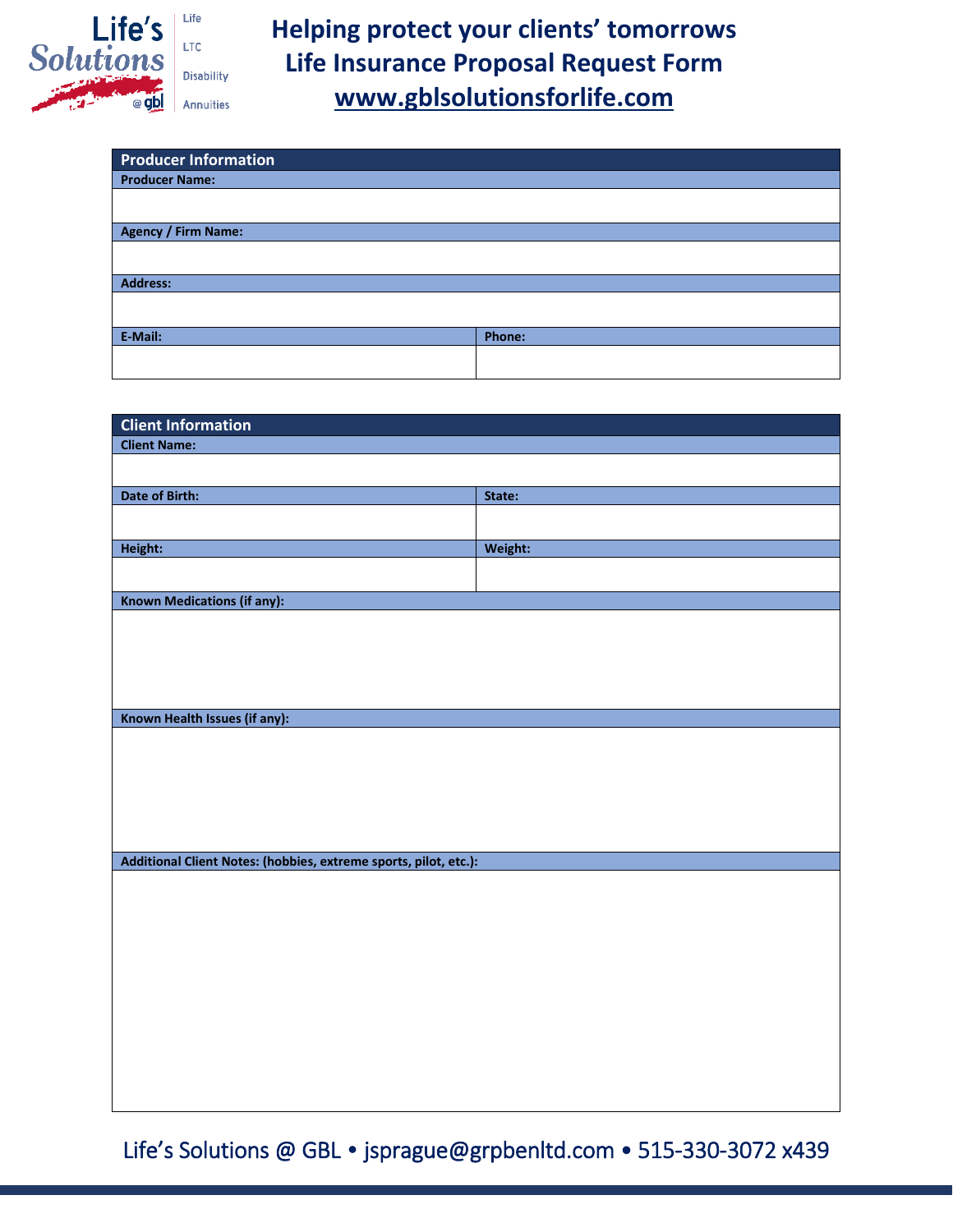## **Save File Before Closing and When Completed Please Send to: [jsprague@grpbenltd.com](mailto:jsprague@grpbenltd.com)**

| <b>Quote Details:</b>                                                                                             |                                                                                                                                     |  |  |
|-------------------------------------------------------------------------------------------------------------------|-------------------------------------------------------------------------------------------------------------------------------------|--|--|
| <b>Tobacco Use:</b>                                                                                               | Health Class (if known):                                                                                                            |  |  |
| $\Box$ Yes / $\Box$ No                                                                                            |                                                                                                                                     |  |  |
| Death Benefit Amount(s) or Premium (frequency):                                                                   | 1035 Exchange Amount:                                                                                                               |  |  |
|                                                                                                                   |                                                                                                                                     |  |  |
| <b>Policy Type:</b>                                                                                               |                                                                                                                                     |  |  |
|                                                                                                                   | $\Box$ ART / $\Box$ Term 10 / $\Box$ Term 15 / $\Box$ Term 20 / $\Box$ Term 25 / $\Box$ Term 30 / $\Box$ Term 35 / $\Box$ Term 40 / |  |  |
| $\Box$ IUL / $\Box$ GUL / $\Box$ Whole Life                                                                       |                                                                                                                                     |  |  |
| Years to Pay Premiums (if IUL, GUL or Whole Life):                                                                |                                                                                                                                     |  |  |
| $\Box$ 10 Years / $\Box$ 20 Years / $\Box$ Age 65 / $\Box$ Lifetime / $\Box$ Single Pay / $\Box$ Other:           |                                                                                                                                     |  |  |
| <b>Riders:</b>                                                                                                    |                                                                                                                                     |  |  |
| $\Box$ Waiver of Premium / $\Box$ Long-Term Care / $\Box$ Term Rider / $\Box$ Other:                              |                                                                                                                                     |  |  |
| Carrier Preference(s) (if any):                                                                                   |                                                                                                                                     |  |  |
|                                                                                                                   |                                                                                                                                     |  |  |
| Purpose of the Insurance? (ex. Protection, Retirement Planning, Estate Planning, Business Needs, Loan Protection) |                                                                                                                                     |  |  |
|                                                                                                                   |                                                                                                                                     |  |  |
|                                                                                                                   |                                                                                                                                     |  |  |
| <b>Additional Client/Illustration Notes:</b>                                                                      |                                                                                                                                     |  |  |
|                                                                                                                   |                                                                                                                                     |  |  |
|                                                                                                                   |                                                                                                                                     |  |  |
|                                                                                                                   |                                                                                                                                     |  |  |
|                                                                                                                   |                                                                                                                                     |  |  |
|                                                                                                                   |                                                                                                                                     |  |  |
|                                                                                                                   |                                                                                                                                     |  |  |
|                                                                                                                   |                                                                                                                                     |  |  |
|                                                                                                                   |                                                                                                                                     |  |  |
|                                                                                                                   |                                                                                                                                     |  |  |
|                                                                                                                   |                                                                                                                                     |  |  |
|                                                                                                                   |                                                                                                                                     |  |  |
|                                                                                                                   |                                                                                                                                     |  |  |
|                                                                                                                   |                                                                                                                                     |  |  |
|                                                                                                                   |                                                                                                                                     |  |  |
|                                                                                                                   |                                                                                                                                     |  |  |
|                                                                                                                   |                                                                                                                                     |  |  |
|                                                                                                                   |                                                                                                                                     |  |  |
|                                                                                                                   |                                                                                                                                     |  |  |
|                                                                                                                   |                                                                                                                                     |  |  |
|                                                                                                                   |                                                                                                                                     |  |  |
|                                                                                                                   |                                                                                                                                     |  |  |
|                                                                                                                   |                                                                                                                                     |  |  |
|                                                                                                                   |                                                                                                                                     |  |  |
|                                                                                                                   |                                                                                                                                     |  |  |
|                                                                                                                   |                                                                                                                                     |  |  |

Life's Solutions @ GBL • jsprague@grpbenltd.com • 515-330-3072 x439